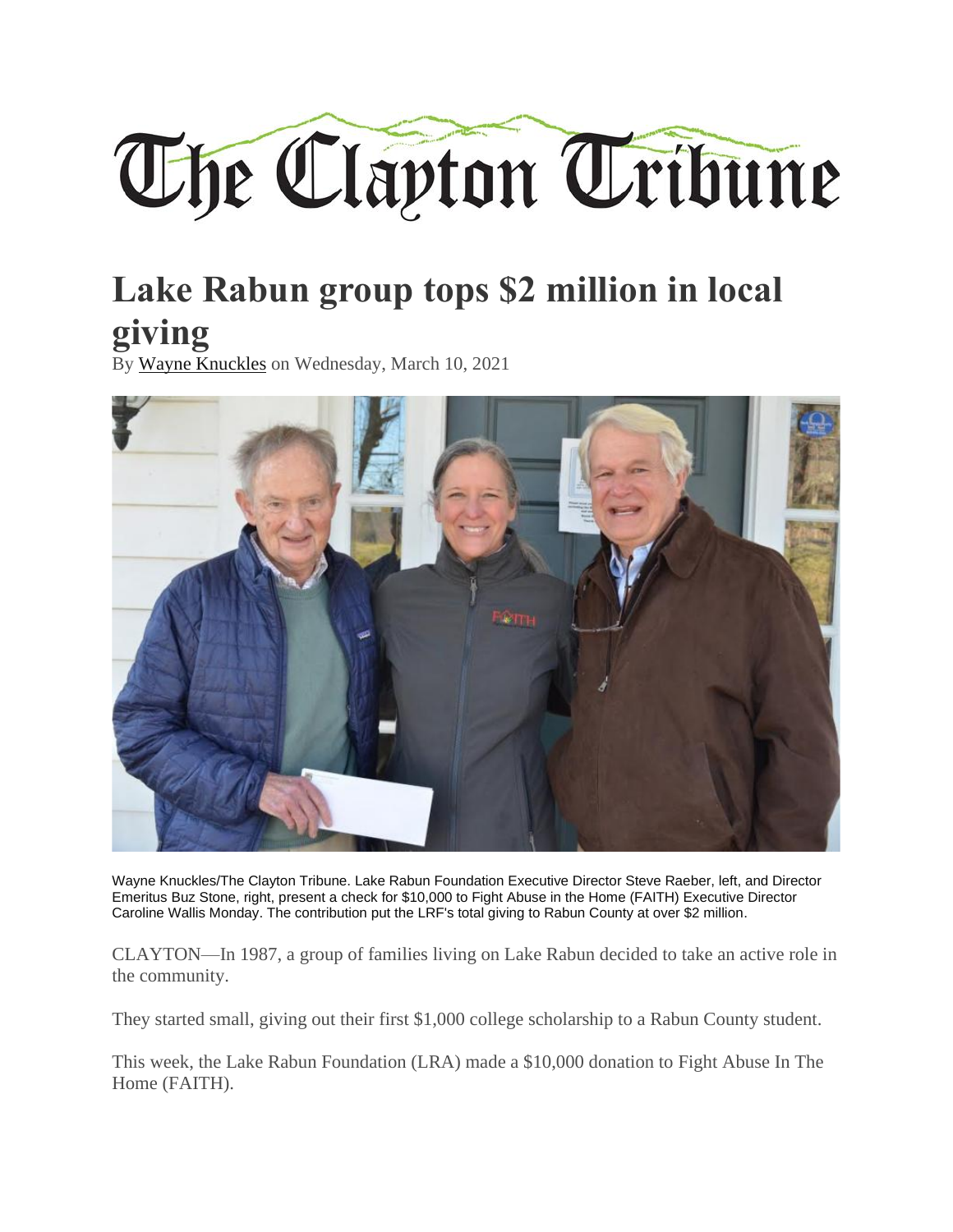That check put the LRA over \$2 million in contributions to Rabun County people and causes.

"Last year we made grants to 34 local entities involved in education, child welfare, food ministries and community development" said Steve Raeber, Executive Director of the LRA. "Rabun Family Connections was the major recipient last year. They also received a matching grant from the North Georgia Community Foundation, which handles our funds."

Not bad for a group that was originally formed to mend fences over a zoning dispute.

"When we tried to generate some local support, we found out we didn't have any," recalled Buz Stone of LRA's beginnings. "So in order to address that, we started to do things to be better neighbors and more a part of the community."

Stone created the program and continues to serve as its Director Emeritus.

In addition to monetary contributions, LRA members serve on various local boards. "It's really neat that our folks are so involved in the community," Raeber said.

From their initial \$1,000 scholarship, the LRA has given out 185 college scholarships to date to Rabun County students with a value of \$1.3 million. They award approximately 10-12 scholarships per year to Rabun County High School senior and one student from Rabun Gap-Nacoochee School from Rabun County.

"Last year we had 42 students in college, and each one of them gets \$2,500 a year as long as they stay in school and maintain their grades," Raeber said. "On the one hand, \$2,500 doesn't sound like a lot of money, but it's \$10,000 over four years, and most of these students are going to school here in Georgia, where they have the HOPE scholarship and so forth. Their gap need is about \$5-6 thousand, so \$2,500 is pretty significant."

LRA has also established a fund at North Georgia Technical College for students from Rabun County. "Rabun students have so many opportunities there," Raeber said. "They can request financial assistance for things like books, lab equipment, etc. from this fund.

"Buz Stone was in charge for over 25 years, and we continued to grow the scholarship program," Raeber said. "Scholarships were a way to make a lasting impact in the community. We are great believers in education, and anything we can do that is of a lasting nature."

Scholarship hopefuls are narrowed down to about 15 each year, and following a round of interviews, the finalists are selected.

"The bar is pretty high," Raeber said. "We usually look at the top 30 students in grade point average in the class, and narrow it down from there. There are so many well qualified, deserving students. These are difficult, challenging and often emotional decisions in selecting the scholarship recipients."